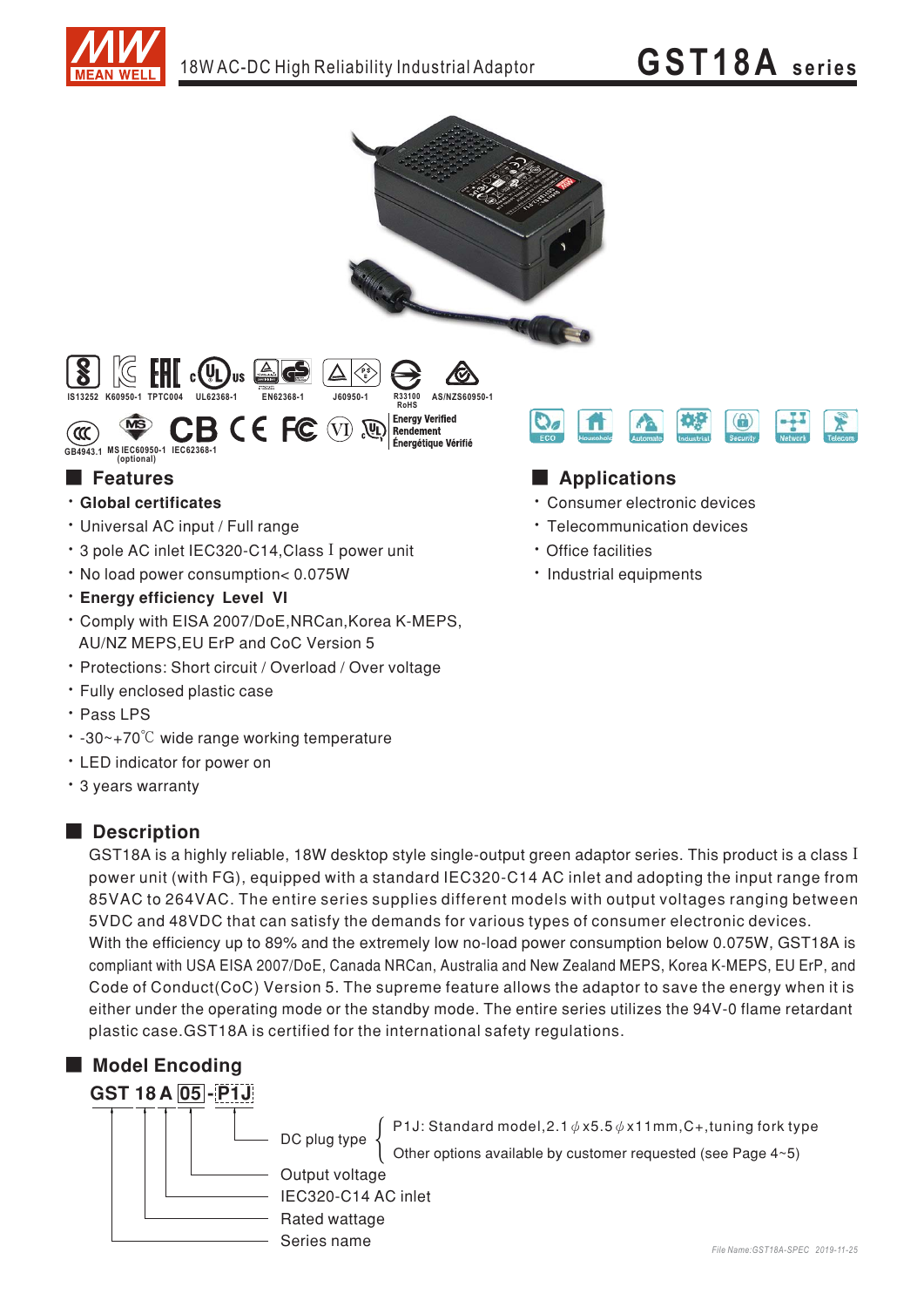

# 18W AC-DC High Reliability Industrial Adaptor **GST18A series**

#### **SPECIFICATION**

| ORDER NO.                                                                                                             |                                                                                                                                                                                                                                                                                                                                                                                                                                                                                                                                                                                                                                                                                                                                                                                                                                                                                                                                                                                                                                                                                                                                | GST18A05-P1J                                                                                                    |                                                                                                                 |                 |                                                                                                                            |                                                                         |            | GST18A07-P1J  GST18A09-P1J   GST18A12-P1J   GST18A15-P1J   GST18A18-P1J   GST18A24-P1J   GST18A28-P1J |             | <b>GST18A48-P1J</b> |  |
|-----------------------------------------------------------------------------------------------------------------------|--------------------------------------------------------------------------------------------------------------------------------------------------------------------------------------------------------------------------------------------------------------------------------------------------------------------------------------------------------------------------------------------------------------------------------------------------------------------------------------------------------------------------------------------------------------------------------------------------------------------------------------------------------------------------------------------------------------------------------------------------------------------------------------------------------------------------------------------------------------------------------------------------------------------------------------------------------------------------------------------------------------------------------------------------------------------------------------------------------------------------------|-----------------------------------------------------------------------------------------------------------------|-----------------------------------------------------------------------------------------------------------------|-----------------|----------------------------------------------------------------------------------------------------------------------------|-------------------------------------------------------------------------|------------|-------------------------------------------------------------------------------------------------------|-------------|---------------------|--|
|                                                                                                                       | <b>SAFETY MODEL NO.</b>                                                                                                                                                                                                                                                                                                                                                                                                                                                                                                                                                                                                                                                                                                                                                                                                                                                                                                                                                                                                                                                                                                        | GST18A05                                                                                                        | GST18A07                                                                                                        | GST18A09        | GST18A12                                                                                                                   | GST18A15                                                                | GST18A18   | GST18A24                                                                                              | GST18A28    | GST18A48            |  |
|                                                                                                                       | Note.2 5V<br><b>DC VOLTAGE</b>                                                                                                                                                                                                                                                                                                                                                                                                                                                                                                                                                                                                                                                                                                                                                                                                                                                                                                                                                                                                                                                                                                 |                                                                                                                 | 7.5V                                                                                                            | 9V              | <b>12V</b>                                                                                                                 | 15V                                                                     | <b>18V</b> | <b>24V</b>                                                                                            | <b>28V</b>  | 48V                 |  |
|                                                                                                                       | <b>RATED CURRENT</b>                                                                                                                                                                                                                                                                                                                                                                                                                                                                                                                                                                                                                                                                                                                                                                                                                                                                                                                                                                                                                                                                                                           | 3.0A                                                                                                            | 2.0A                                                                                                            | 2.0A            | 1.50A                                                                                                                      | 1.20A                                                                   | 1.0A       | 0.75A                                                                                                 | 0.64A       | 0.375A              |  |
|                                                                                                                       | <b>CURRENT RANGE</b>                                                                                                                                                                                                                                                                                                                                                                                                                                                                                                                                                                                                                                                                                                                                                                                                                                                                                                                                                                                                                                                                                                           | $0 - 3.0A$                                                                                                      | $0 - 2.0A$                                                                                                      | $0 - 2.0A$      | $0 - 1.50A$                                                                                                                | $0 - 1.20A$                                                             | $0 - 1.0A$ | $0 - 0.75A$                                                                                           | $0 - 0.64A$ | $0 - 0.375A$        |  |
|                                                                                                                       |                                                                                                                                                                                                                                                                                                                                                                                                                                                                                                                                                                                                                                                                                                                                                                                                                                                                                                                                                                                                                                                                                                                                | <b>15W</b>                                                                                                      | <b>15W</b>                                                                                                      | <b>18W</b>      | <b>18W</b>                                                                                                                 | <b>18W</b>                                                              | <b>18W</b> | <b>18W</b>                                                                                            | <b>18W</b>  | <b>18W</b>          |  |
|                                                                                                                       | <b>RATED POWER (max.)</b>                                                                                                                                                                                                                                                                                                                                                                                                                                                                                                                                                                                                                                                                                                                                                                                                                                                                                                                                                                                                                                                                                                      |                                                                                                                 |                                                                                                                 |                 |                                                                                                                            |                                                                         |            |                                                                                                       |             |                     |  |
|                                                                                                                       | RIPPLE & NOISE (max.) Note.3 80mVp-p                                                                                                                                                                                                                                                                                                                                                                                                                                                                                                                                                                                                                                                                                                                                                                                                                                                                                                                                                                                                                                                                                           |                                                                                                                 | 80mVp-p                                                                                                         | 80mVp-p         | 80mVp-p                                                                                                                    | 100mVp-p                                                                | 150mVp-p   | 150mVp-p                                                                                              | 150mVp-p    | 150mVp-p            |  |
|                                                                                                                       | <b>VOLTAGE TOLERANCE Note.4</b> $\pm$ 5.0%                                                                                                                                                                                                                                                                                                                                                                                                                                                                                                                                                                                                                                                                                                                                                                                                                                                                                                                                                                                                                                                                                     |                                                                                                                 | ±5.0%                                                                                                           | ±5.0%           | ±3.0%                                                                                                                      | ±3.0%                                                                   | ±3.0%      | ±2.0%                                                                                                 | ±2.0%       | ±2.0%               |  |
|                                                                                                                       | <b>LINE REGULATION</b>                                                                                                                                                                                                                                                                                                                                                                                                                                                                                                                                                                                                                                                                                                                                                                                                                                                                                                                                                                                                                                                                                                         | Note.5 $\pm$ 1.0%                                                                                               | ±1.0%                                                                                                           | ±1.0%           | ±1.0%                                                                                                                      | ±1.0%                                                                   | ±1.0%      | ±1.0%                                                                                                 | ±1.0%       | ±1.0%               |  |
|                                                                                                                       | <b>LOAD REGULATION</b>                                                                                                                                                                                                                                                                                                                                                                                                                                                                                                                                                                                                                                                                                                                                                                                                                                                                                                                                                                                                                                                                                                         | Note.6 $\pm$ 5.0%                                                                                               | ±5.0%                                                                                                           | ±5.0%           | ±3.0%                                                                                                                      | ±3.0%                                                                   | ±3.0%      | ±2.0%                                                                                                 | ±2.0%       | ±2.0%               |  |
|                                                                                                                       |                                                                                                                                                                                                                                                                                                                                                                                                                                                                                                                                                                                                                                                                                                                                                                                                                                                                                                                                                                                                                                                                                                                                | SETUP, RISE, HOLD UP TIME   1000ms, 30ms, 50ms/230VAC<br>1500ms, 30ms, 15ms/115VAC at full load                 |                                                                                                                 |                 |                                                                                                                            |                                                                         |            |                                                                                                       |             |                     |  |
|                                                                                                                       | <b>VOLTAGE RANGE</b>                                                                                                                                                                                                                                                                                                                                                                                                                                                                                                                                                                                                                                                                                                                                                                                                                                                                                                                                                                                                                                                                                                           | Note.7 $85 - 264$ VAC                                                                                           |                                                                                                                 |                 |                                                                                                                            |                                                                         |            |                                                                                                       |             |                     |  |
|                                                                                                                       | <b>FREQUENCY RANGE</b>                                                                                                                                                                                                                                                                                                                                                                                                                                                                                                                                                                                                                                                                                                                                                                                                                                                                                                                                                                                                                                                                                                         | $47 \sim 63$ Hz                                                                                                 |                                                                                                                 |                 |                                                                                                                            |                                                                         |            |                                                                                                       |             |                     |  |
|                                                                                                                       | <b>EFFICIENCY (Typ.)</b>                                                                                                                                                                                                                                                                                                                                                                                                                                                                                                                                                                                                                                                                                                                                                                                                                                                                                                                                                                                                                                                                                                       | 81%                                                                                                             | 85%                                                                                                             | 85%             | 86%                                                                                                                        | 87%                                                                     | 88%        | 88%                                                                                                   | 88.5%       | 89%                 |  |
|                                                                                                                       | <b>AC CURRENT</b>                                                                                                                                                                                                                                                                                                                                                                                                                                                                                                                                                                                                                                                                                                                                                                                                                                                                                                                                                                                                                                                                                                              | 0.5A/115VAC                                                                                                     | 0.3A/230VAC                                                                                                     |                 |                                                                                                                            |                                                                         |            |                                                                                                       |             |                     |  |
|                                                                                                                       | <b>INRUSH CURRENT (max.)</b>                                                                                                                                                                                                                                                                                                                                                                                                                                                                                                                                                                                                                                                                                                                                                                                                                                                                                                                                                                                                                                                                                                   | Cold start 35A/115VAC<br>65A/230VAC                                                                             |                                                                                                                 |                 |                                                                                                                            |                                                                         |            |                                                                                                       |             |                     |  |
|                                                                                                                       | <b>LEAKAGE CURRENT(max.)</b>                                                                                                                                                                                                                                                                                                                                                                                                                                                                                                                                                                                                                                                                                                                                                                                                                                                                                                                                                                                                                                                                                                   | 0.75mA / 240VAC                                                                                                 |                                                                                                                 |                 |                                                                                                                            |                                                                         |            |                                                                                                       |             |                     |  |
|                                                                                                                       | <b>OVERLOAD</b>                                                                                                                                                                                                                                                                                                                                                                                                                                                                                                                                                                                                                                                                                                                                                                                                                                                                                                                                                                                                                                                                                                                | 110 $\sim$ 150% rated output power                                                                              |                                                                                                                 |                 |                                                                                                                            |                                                                         |            |                                                                                                       |             |                     |  |
| <b>OUTPUT</b><br><b>INPUT</b><br><b>PROTECTION</b><br><b>SAFETY &amp;</b><br><b>EMC</b><br>(Note. 9)<br><b>OTHERS</b> |                                                                                                                                                                                                                                                                                                                                                                                                                                                                                                                                                                                                                                                                                                                                                                                                                                                                                                                                                                                                                                                                                                                                | Protection type : Hiccup mode, recovers automatically after fault condition is removed                          |                                                                                                                 |                 |                                                                                                                            |                                                                         |            |                                                                                                       |             |                     |  |
|                                                                                                                       | <b>OVER VOLTAGE</b>                                                                                                                                                                                                                                                                                                                                                                                                                                                                                                                                                                                                                                                                                                                                                                                                                                                                                                                                                                                                                                                                                                            | 110 ~ 140% rated output voltage                                                                                 |                                                                                                                 |                 |                                                                                                                            |                                                                         |            |                                                                                                       |             |                     |  |
|                                                                                                                       |                                                                                                                                                                                                                                                                                                                                                                                                                                                                                                                                                                                                                                                                                                                                                                                                                                                                                                                                                                                                                                                                                                                                | Protection type: Clamp by zener diode, output short                                                             |                                                                                                                 |                 |                                                                                                                            |                                                                         |            |                                                                                                       |             |                     |  |
|                                                                                                                       | <b>WORKING TEMP.</b>                                                                                                                                                                                                                                                                                                                                                                                                                                                                                                                                                                                                                                                                                                                                                                                                                                                                                                                                                                                                                                                                                                           | -30 ~ +70°C (Refer to "Derating Curve")                                                                         |                                                                                                                 |                 |                                                                                                                            |                                                                         |            |                                                                                                       |             |                     |  |
|                                                                                                                       | <b>WORKING HUMIDITY</b>                                                                                                                                                                                                                                                                                                                                                                                                                                                                                                                                                                                                                                                                                                                                                                                                                                                                                                                                                                                                                                                                                                        | 20% ~ 90% RH non-condensing                                                                                     |                                                                                                                 |                 |                                                                                                                            |                                                                         |            |                                                                                                       |             |                     |  |
| <b>ENVIRONMENT</b>                                                                                                    | <b>STORAGE TEMP., HUMIDITY</b>                                                                                                                                                                                                                                                                                                                                                                                                                                                                                                                                                                                                                                                                                                                                                                                                                                                                                                                                                                                                                                                                                                 | $-40 \sim +85^{\circ}$ C, 10 ~ 95% RH non-condensing                                                            |                                                                                                                 |                 |                                                                                                                            |                                                                         |            |                                                                                                       |             |                     |  |
|                                                                                                                       | <b>TEMP, COEFFICIENT</b>                                                                                                                                                                                                                                                                                                                                                                                                                                                                                                                                                                                                                                                                                                                                                                                                                                                                                                                                                                                                                                                                                                       | $\pm 0.03\%$ / °C (0 ~ 50°C)                                                                                    |                                                                                                                 |                 |                                                                                                                            |                                                                         |            |                                                                                                       |             |                     |  |
|                                                                                                                       | <b>VIBRATION</b>                                                                                                                                                                                                                                                                                                                                                                                                                                                                                                                                                                                                                                                                                                                                                                                                                                                                                                                                                                                                                                                                                                               |                                                                                                                 |                                                                                                                 |                 |                                                                                                                            | 10 ~ 500Hz, 2G 10min./1cycle, period for 60min. each along X, Y, Z axes |            |                                                                                                       |             |                     |  |
|                                                                                                                       | <b>SAFETY STANDARDS Note. 8</b>                                                                                                                                                                                                                                                                                                                                                                                                                                                                                                                                                                                                                                                                                                                                                                                                                                                                                                                                                                                                                                                                                                |                                                                                                                 | UL62368-1, CSA C22.2, TUV EN62368-1, BSMI CNS 14336-1, CCC GB4943.1, PSE J60950-1, AS/NZS 60950.1, BIS IS13252, |                 |                                                                                                                            |                                                                         |            |                                                                                                       |             |                     |  |
|                                                                                                                       | <b>WITHSTAND VOLTAGE</b>                                                                                                                                                                                                                                                                                                                                                                                                                                                                                                                                                                                                                                                                                                                                                                                                                                                                                                                                                                                                                                                                                                       | KC K60950-1, EAC TP TC 004 approved; SIRIM MS IEC62368-1 (optional) approved<br>I/P-O/P:4242VDC, I/P-FG:2121VDC |                                                                                                                 |                 |                                                                                                                            |                                                                         |            |                                                                                                       |             |                     |  |
|                                                                                                                       | <b>ISOLATION RESISTANCE</b>                                                                                                                                                                                                                                                                                                                                                                                                                                                                                                                                                                                                                                                                                                                                                                                                                                                                                                                                                                                                                                                                                                    |                                                                                                                 | I/P-O/P, I/P-FG:100M Ohms / 500VDC / 25℃/ 70% RH                                                                |                 |                                                                                                                            |                                                                         |            |                                                                                                       |             |                     |  |
|                                                                                                                       |                                                                                                                                                                                                                                                                                                                                                                                                                                                                                                                                                                                                                                                                                                                                                                                                                                                                                                                                                                                                                                                                                                                                |                                                                                                                 |                                                                                                                 |                 |                                                                                                                            |                                                                         |            | <b>Test Level / Note</b>                                                                              |             |                     |  |
|                                                                                                                       | <b>EMC EMISSION</b>                                                                                                                                                                                                                                                                                                                                                                                                                                                                                                                                                                                                                                                                                                                                                                                                                                                                                                                                                                                                                                                                                                            | Parameter<br>Conducted emission                                                                                 |                                                                                                                 | <b>Standard</b> | EN55032(CISPR32), FCC PART 15 / CISPR22<br>CAN ICES-3(B)/NMB-3(B),CNS13438,GB17625.1 Class B<br>EAC TP TC 020, MSIP KN32   |                                                                         |            |                                                                                                       |             |                     |  |
|                                                                                                                       |                                                                                                                                                                                                                                                                                                                                                                                                                                                                                                                                                                                                                                                                                                                                                                                                                                                                                                                                                                                                                                                                                                                                | Radiated emission                                                                                               |                                                                                                                 |                 | EN55032(CISPR32), FCC PART 15 / CISPR22<br>CAN ICES-3(B)/NMB-3(B), CNS13438, GB17625.1 Class B<br>EAC TP TC 020, MSIP KN32 |                                                                         |            |                                                                                                       |             |                     |  |
|                                                                                                                       |                                                                                                                                                                                                                                                                                                                                                                                                                                                                                                                                                                                                                                                                                                                                                                                                                                                                                                                                                                                                                                                                                                                                | Harmonic current                                                                                                |                                                                                                                 |                 | EN61000-3-2, GB9254                                                                                                        |                                                                         |            | Class A                                                                                               |             |                     |  |
|                                                                                                                       |                                                                                                                                                                                                                                                                                                                                                                                                                                                                                                                                                                                                                                                                                                                                                                                                                                                                                                                                                                                                                                                                                                                                | Voltage flicker                                                                                                 |                                                                                                                 | EN61000-3-3     |                                                                                                                            |                                                                         |            | -------                                                                                               |             |                     |  |
|                                                                                                                       | <b>EMC IMMUNITY</b>                                                                                                                                                                                                                                                                                                                                                                                                                                                                                                                                                                                                                                                                                                                                                                                                                                                                                                                                                                                                                                                                                                            | Parameter                                                                                                       |                                                                                                                 | <b>Standard</b> |                                                                                                                            |                                                                         |            | <b>Test Level /Note</b>                                                                               |             |                     |  |
|                                                                                                                       |                                                                                                                                                                                                                                                                                                                                                                                                                                                                                                                                                                                                                                                                                                                                                                                                                                                                                                                                                                                                                                                                                                                                | <b>ESD</b>                                                                                                      |                                                                                                                 |                 | EN61000-4-2                                                                                                                |                                                                         |            | Level 3, 8KV air; Level 2, 4KV contact                                                                |             |                     |  |
|                                                                                                                       |                                                                                                                                                                                                                                                                                                                                                                                                                                                                                                                                                                                                                                                                                                                                                                                                                                                                                                                                                                                                                                                                                                                                | RF field susceptibility                                                                                         |                                                                                                                 |                 | EN61000-4-3                                                                                                                |                                                                         |            | Level 2, 3V/m                                                                                         |             |                     |  |
|                                                                                                                       |                                                                                                                                                                                                                                                                                                                                                                                                                                                                                                                                                                                                                                                                                                                                                                                                                                                                                                                                                                                                                                                                                                                                | <b>EFT</b> bursts                                                                                               |                                                                                                                 |                 | EN61000-4-4                                                                                                                |                                                                         |            | Level 2, 1KV                                                                                          |             |                     |  |
|                                                                                                                       |                                                                                                                                                                                                                                                                                                                                                                                                                                                                                                                                                                                                                                                                                                                                                                                                                                                                                                                                                                                                                                                                                                                                | Surge susceptibility                                                                                            |                                                                                                                 |                 | EN61000-4-5                                                                                                                |                                                                         |            | Level 4, 2KV/Line-Line, 4KV/Line-FG                                                                   |             |                     |  |
|                                                                                                                       |                                                                                                                                                                                                                                                                                                                                                                                                                                                                                                                                                                                                                                                                                                                                                                                                                                                                                                                                                                                                                                                                                                                                | Conducted susceptibility                                                                                        |                                                                                                                 |                 |                                                                                                                            |                                                                         |            | Level 2, 3V                                                                                           |             |                     |  |
|                                                                                                                       |                                                                                                                                                                                                                                                                                                                                                                                                                                                                                                                                                                                                                                                                                                                                                                                                                                                                                                                                                                                                                                                                                                                                |                                                                                                                 |                                                                                                                 |                 | EN61000-4-6                                                                                                                |                                                                         |            |                                                                                                       |             |                     |  |
|                                                                                                                       |                                                                                                                                                                                                                                                                                                                                                                                                                                                                                                                                                                                                                                                                                                                                                                                                                                                                                                                                                                                                                                                                                                                                | Magnetic field immunity                                                                                         |                                                                                                                 | EN61000-4-8     |                                                                                                                            |                                                                         |            | Level 2. 3A/m<br>$>$ 95% dip 0. 5 periods, 30% dip 25 periods,                                        |             |                     |  |
|                                                                                                                       | <b>MTBF</b>                                                                                                                                                                                                                                                                                                                                                                                                                                                                                                                                                                                                                                                                                                                                                                                                                                                                                                                                                                                                                                                                                                                    | Voltage dips, interruption                                                                                      |                                                                                                                 | EN61000-4-11    |                                                                                                                            |                                                                         |            | $>$ 95% interruptions 250 periods                                                                     |             |                     |  |
|                                                                                                                       | <b>DIMENSION</b>                                                                                                                                                                                                                                                                                                                                                                                                                                                                                                                                                                                                                                                                                                                                                                                                                                                                                                                                                                                                                                                                                                               | 500Khrs min. MIL-HDBK-217F(25°C)<br>93*54*36mm (L*W*H)                                                          |                                                                                                                 |                 |                                                                                                                            |                                                                         |            |                                                                                                       |             |                     |  |
|                                                                                                                       | <b>PACKING</b>                                                                                                                                                                                                                                                                                                                                                                                                                                                                                                                                                                                                                                                                                                                                                                                                                                                                                                                                                                                                                                                                                                                 |                                                                                                                 |                                                                                                                 |                 |                                                                                                                            |                                                                         |            |                                                                                                       |             |                     |  |
|                                                                                                                       | <b>PLUG</b>                                                                                                                                                                                                                                                                                                                                                                                                                                                                                                                                                                                                                                                                                                                                                                                                                                                                                                                                                                                                                                                                                                                    | 209g; 60pcs/13.5Kg/1.12CUFT<br>See page 4~5; Other type available by customer requested                         |                                                                                                                 |                 |                                                                                                                            |                                                                         |            |                                                                                                       |             |                     |  |
| <b>CONNECTOR</b>                                                                                                      | CABLE                                                                                                                                                                                                                                                                                                                                                                                                                                                                                                                                                                                                                                                                                                                                                                                                                                                                                                                                                                                                                                                                                                                          |                                                                                                                 |                                                                                                                 |                 | See page 4~5; Other type available by customer requested                                                                   |                                                                         |            |                                                                                                       |             |                     |  |
| <b>NOTE</b>                                                                                                           | 1.All parameters are specified at 230VAC input, rated load, 25 <sup>°</sup> C 70% RH ambient.<br>2.DC voltage: The output voltage set at point measure by plug terminal & 50% load.<br>3. Ripple & noise are measured at 20MHz by using a 12" twisted pair terminated with a 0.1 $\mu$ f & 47 $\mu$ f capacitor.<br>4. Tolerance: includes set up tolerance, line regulation, load regulation.<br>5. Line regulation is measured from low line to high line at rated load.<br>6. Load regulation is measured from 10% to 100% rated load.<br>7. Derating may be needed under low input voltage. Please check the derating curve for more details.<br>8. The demand for Malaysia safety is processed with the order no. GST18A $\Box$ -SIRIM by request. Please contact MEAN WELL for details.<br>9. The power supply is considered as an independent unit, but the final equipment still need to re-confirm that the whole system complies with the<br>EMC directives. For guidance on how to perform these EMC tests, please refer to "EMI testing of component power supplies."<br>(as available on http://www.meanwell.com) |                                                                                                                 |                                                                                                                 |                 |                                                                                                                            |                                                                         |            |                                                                                                       |             |                     |  |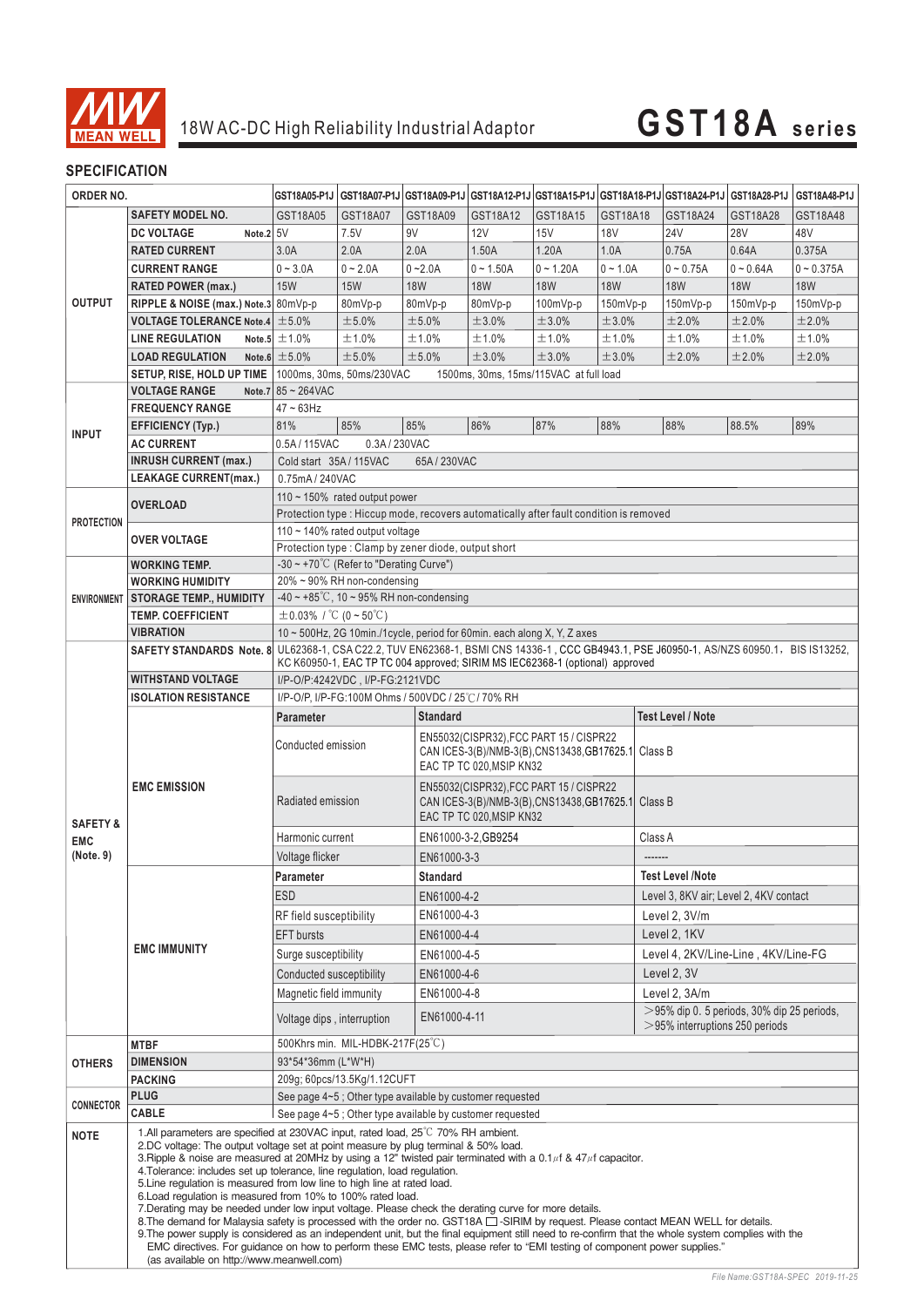

## 18W AC-DC High Reliability Industrial Adaptor **GST18A series**

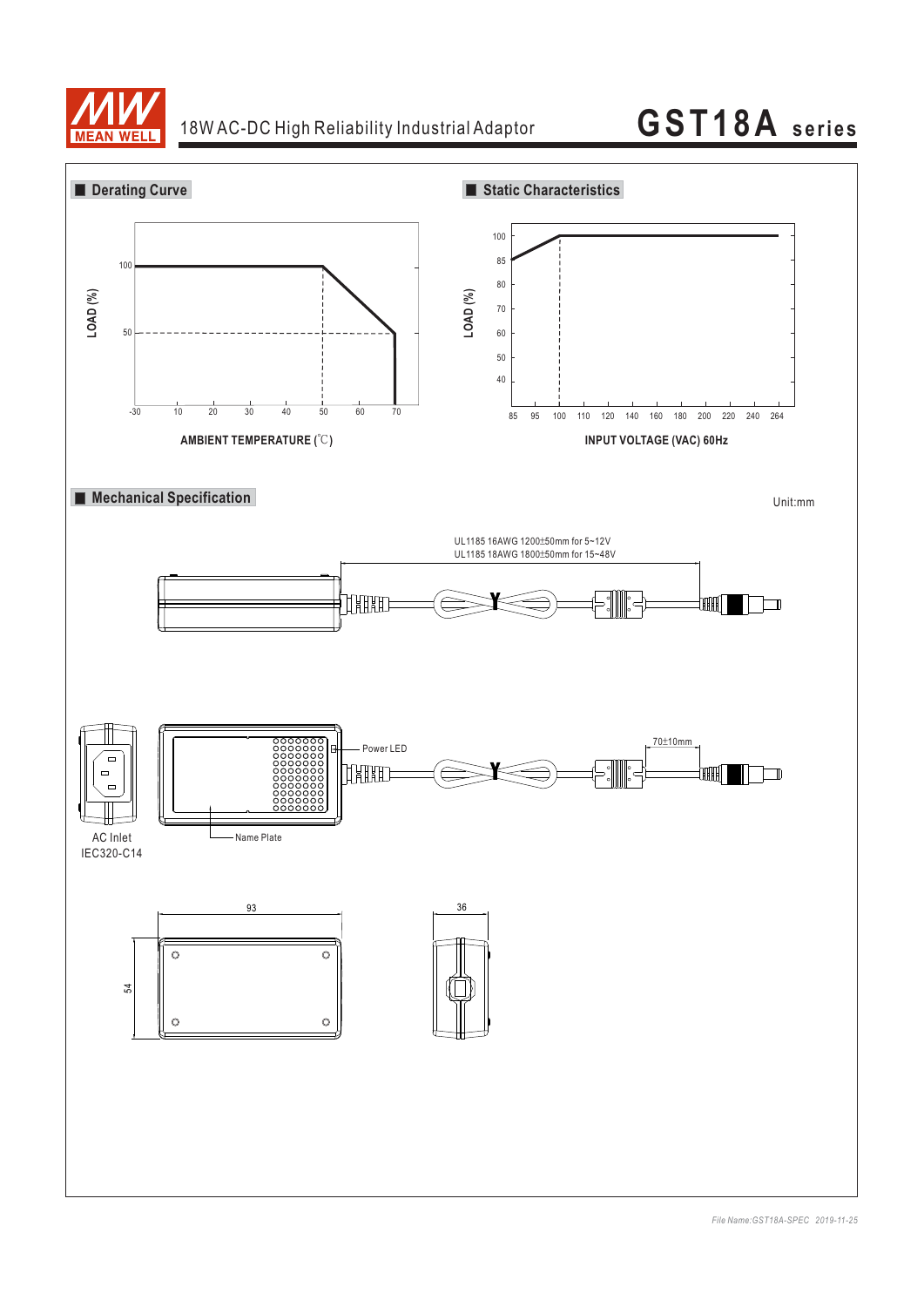

**DC** output plug

◎ Standard plug: P1J



### ◎ Optional DC plug:

| <b>Tuning Fork Style</b> |                                    | A                                                                                                                                                                                                                                                                                                                                                   | B    | C           |       |
|--------------------------|------------------------------------|-----------------------------------------------------------------------------------------------------------------------------------------------------------------------------------------------------------------------------------------------------------------------------------------------------------------------------------------------------|------|-------------|-------|
|                          |                                    | Type No.<br>OD<br>ID<br>$\mathsf C$<br>9.5<br>5.5<br>P11<br>2.1<br>9.5<br>P <sub>1</sub> L<br>5.5<br>2.5<br>11.0<br>P <sub>1</sub> M<br>2.5<br>(Straight)<br>5.5<br>C<br>P <sub>1</sub> R<br>5.5<br>9.5<br>2.1<br>P <sub>1</sub> JR<br>11.0<br>5.5<br>2.1<br>9.5<br>2.5<br>5.5<br>P <sub>1</sub> LR<br>(Right-angled)<br>11.0<br>P1MR<br>2.5<br>5.5 |      |             |       |
|                          |                                    |                                                                                                                                                                                                                                                                                                                                                     |      |             |       |
|                          | ŒH                                 |                                                                                                                                                                                                                                                                                                                                                     |      |             |       |
|                          |                                    |                                                                                                                                                                                                                                                                                                                                                     |      |             |       |
| <b>RESERVE</b>           |                                    |                                                                                                                                                                                                                                                                                                                                                     |      |             |       |
|                          |                                    |                                                                                                                                                                                                                                                                                                                                                     |      |             |       |
|                          |                                    |                                                                                                                                                                                                                                                                                                                                                     |      |             |       |
|                          |                                    |                                                                                                                                                                                                                                                                                                                                                     |      |             |       |
| <b>Barrel Style</b>      | Type No.                           | $\overline{A}$                                                                                                                                                                                                                                                                                                                                      | B    | $\mathsf C$ |       |
|                          |                                    | OD                                                                                                                                                                                                                                                                                                                                                  | ID   | L           |       |
|                          | C                                  | P2I                                                                                                                                                                                                                                                                                                                                                 | 5.5  | 2.1         | 9.5   |
|                          |                                    | P <sub>2</sub> J                                                                                                                                                                                                                                                                                                                                    | 5.5  | 2.1         | 11.0  |
|                          | $\mathbb{H}$                       | P <sub>2</sub> L                                                                                                                                                                                                                                                                                                                                    | 5.5  | 2.5         | 9.5   |
|                          | (Straight)                         | P <sub>2</sub> M                                                                                                                                                                                                                                                                                                                                    | 5.5  | 2.5         | 11.0  |
| Charles Contractor       |                                    | P <sub>2</sub> IR                                                                                                                                                                                                                                                                                                                                   | 5.5  | 2.1         | 9.5   |
|                          |                                    | P <sub>2</sub> JR                                                                                                                                                                                                                                                                                                                                   | 5.5  | 2.1         | 11.0  |
|                          |                                    | P <sub>2</sub> LR                                                                                                                                                                                                                                                                                                                                   | 5.5  | 2.5         | 9.5   |
|                          | (Right-angled)                     | P2MR                                                                                                                                                                                                                                                                                                                                                | 5.5  | 2.5         | 11.0  |
|                          | Type No.                           | $\mathsf{A}$                                                                                                                                                                                                                                                                                                                                        | B    | $\mathsf C$ |       |
| Lock Style               |                                    |                                                                                                                                                                                                                                                                                                                                                     | OD   | ID          | L     |
|                          | Locking<br>С                       | P2S(S761K)                                                                                                                                                                                                                                                                                                                                          | 5.53 | 2.03        | 12.06 |
|                          |                                    | P2K(761K)                                                                                                                                                                                                                                                                                                                                           | 5.53 | 2.54        | 12.06 |
| <b>CALLED</b><br>B       |                                    | P2C(S760K)                                                                                                                                                                                                                                                                                                                                          | 5.53 | 2.03        | 9.52  |
|                          | SWITCHCRAFT original or equivalent | P2D(760K)                                                                                                                                                                                                                                                                                                                                           | 5.53 | 2.54        | 9.52  |
| Min. Pin Style           | Type No.                           | A                                                                                                                                                                                                                                                                                                                                                   | B    | $\mathsf C$ |       |
|                          |                                    | OD                                                                                                                                                                                                                                                                                                                                                  | ID   | L           |       |
|                          | С                                  | P <sub>3</sub> A                                                                                                                                                                                                                                                                                                                                    | 2.35 | 0.7         | 11.0  |
| Ville Comments<br>B      | OHH                                | P3B                                                                                                                                                                                                                                                                                                                                                 | 4.0  | 1.7         | 11.0  |
|                          | EIAJ equivalent                    | P <sub>3</sub> C                                                                                                                                                                                                                                                                                                                                    | 4.75 | 1.7         | 11.0  |